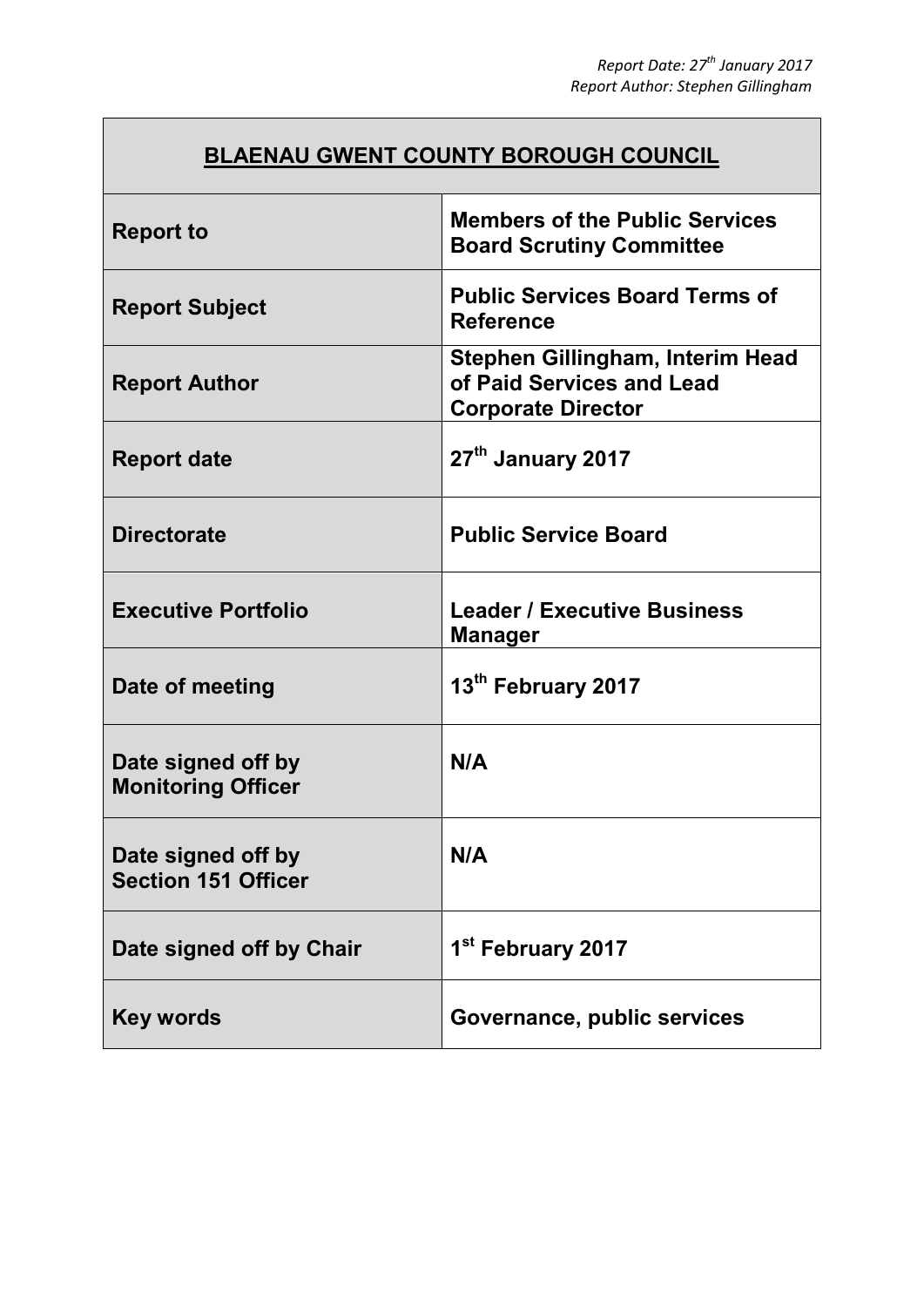## **Report Information Summary**

| 1.                        | <b>Purpose of Report</b>                                                                                                                                                                                   |
|---------------------------|------------------------------------------------------------------------------------------------------------------------------------------------------------------------------------------------------------|
| 1.1                       | The purpose of the report is to present the terms of reference of<br>the Blaenau Gwent Public Service Board (PSB) for consideration.                                                                       |
| 2.                        | <b>Scope of the Report</b>                                                                                                                                                                                 |
| 2.1                       | The report sets out the requirement of the PSB to have agreed its<br>terms of reference in line with the Well-being of Future<br><b>Generations Act.</b>                                                   |
| 2.2                       | The terms of reference are attached at appendix 2.                                                                                                                                                         |
| 3.                        | <b>Contribution to the National Well-Being Goals - Detail</b><br>attached as Appendix 1                                                                                                                    |
| $\overline{\mathbf{4}}$ . | Recommendation(s) / Endorsement by other groups, e.g.<br><b>CMT/Committees/Other groups</b>                                                                                                                |
| 4.1                       | The committee is able to make recommendation to the PSB. Any<br>recommendation made must also be submitted to the Future<br>Generations commissioner and the Auditor General for Wales for<br>information. |
| 5.                        | <b>Recommendation/s for Consideration</b>                                                                                                                                                                  |
| 5.1                       | That the committee consider the terms of reference attached at<br>appendix 2 and either:                                                                                                                   |
|                           | • Accept the terms of reference as set out; or                                                                                                                                                             |
|                           | Make comment on the terms of reference for consideration<br>by the PSB.                                                                                                                                    |

| Why this topic is a priority for the Council?                     |                                        |                                                                                          |                           |                                                            |                                |                                   |
|-------------------------------------------------------------------|----------------------------------------|------------------------------------------------------------------------------------------|---------------------------|------------------------------------------------------------|--------------------------------|-----------------------------------|
| Report author to identify links to the main corporate strategies. |                                        |                                                                                          |                           |                                                            |                                |                                   |
| <b>Single</b><br>Integrated<br>Plan (SIP)                         | Corporate<br>Improvement<br>Plan (CIP) | <b>Performance</b><br><b>Management</b><br><b>Improvement</b><br><b>Framework (PMIF)</b> | <b>Operating</b><br>Model | Transforming<br><b>Blaenau Gwent</b><br>(TBG<br>Programme) | <b>Relevant</b><br>legislation | <b>Other</b><br>(please<br>state) |
| X                                                                 |                                        |                                                                                          |                           |                                                            | <b>WBFGA</b>                   |                                   |

| <b>Reporting Pathway</b>                       |                                              |       |                                                          |                 |                  |         |                             |
|------------------------------------------------|----------------------------------------------|-------|----------------------------------------------------------|-----------------|------------------|---------|-----------------------------|
| <b>Directorate</b><br>Management<br>Team (DMT) | Corporate<br><b>Management</b><br>Team (CMT) | Audit | <b>Democratic</b><br><b>Services</b><br><b>Committee</b> | <b>Scrutiny</b> | <b>Executive</b> | Council | Other<br>(please)<br>state) |
| 02/02/17                                       |                                              |       |                                                          | 13/02/17        |                  |         | PSB                         |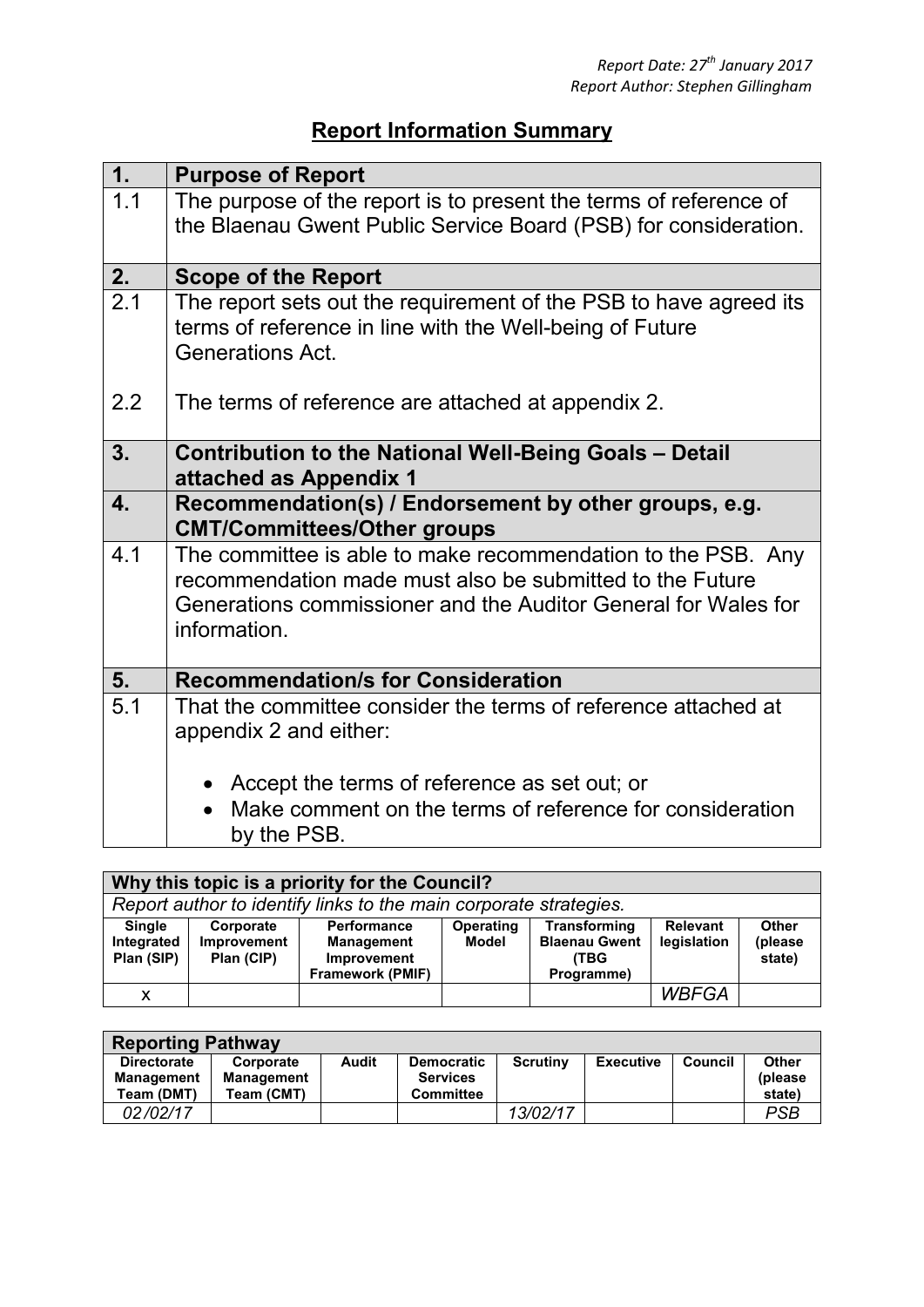## **Main Report**

| 1.               | <b>Background and Context</b>                                                                                                                                                                                                                                                                                                                        |
|------------------|------------------------------------------------------------------------------------------------------------------------------------------------------------------------------------------------------------------------------------------------------------------------------------------------------------------------------------------------------|
| 1.1              | As part of the requirement on PSB's under legislation, terms of<br>reference (appendix 2) were agreed at the Blaenau Gwent Public<br>Service Board meeting on 13 <sup>th</sup> July 2016.                                                                                                                                                            |
| 1.2              | The terms of reference have been prepared with reference to the<br>Welsh Government Statutory Guidance Shared Purpose Shared<br>Future issues under Section 51(1) of the Well-being of Future<br>Generations (Wales) Act 2015.                                                                                                                       |
| 1.3              | The role of scrutiny is acknowledged in the terms of reference<br>(point 16).                                                                                                                                                                                                                                                                        |
| 2.               | <b>Performance Evidence and Information</b>                                                                                                                                                                                                                                                                                                          |
| $\overline{2.1}$ | The PSB terms of reference were developed in line with<br>legislative requirements. Learning from the national and regional<br>officer networks was utilised in their development.                                                                                                                                                                   |
| 2.2              | In recognition of the partnership approach, a multi-agency<br>workshop was held with members of the PSB strategic support<br>group (which is chaired by the Head of Policy and Performance)<br>to develop a draft terms of reference for the PSB to consider.                                                                                        |
| 2.3              | The Terms of Reference for the Board will be reviewed each<br>year in line with annual reporting.                                                                                                                                                                                                                                                    |
| 3.               | <b>Risk Implications</b>                                                                                                                                                                                                                                                                                                                             |
| 3.1              | There was a requirement under the legislation for the PSB to<br>have considered and agreed their terms of reference. If the<br>requirements were not implemented potential for a reputational<br>risk would occur.                                                                                                                                   |
| 4.               | <b>Financial Implications</b>                                                                                                                                                                                                                                                                                                                        |
| 4.1              | Blaenau Gwent Public Services Board may raise and distribute<br>funds (e.g. grants) but all monies will be held on behalf of the<br>Board via Blaenau Gwent County Borough Council and the<br>financial management and accountability of this organisation will<br>be followed.<br>The resources required to implement any activities related to the |
|                  | achievement of the shared outcomes are the responsibility of the                                                                                                                                                                                                                                                                                     |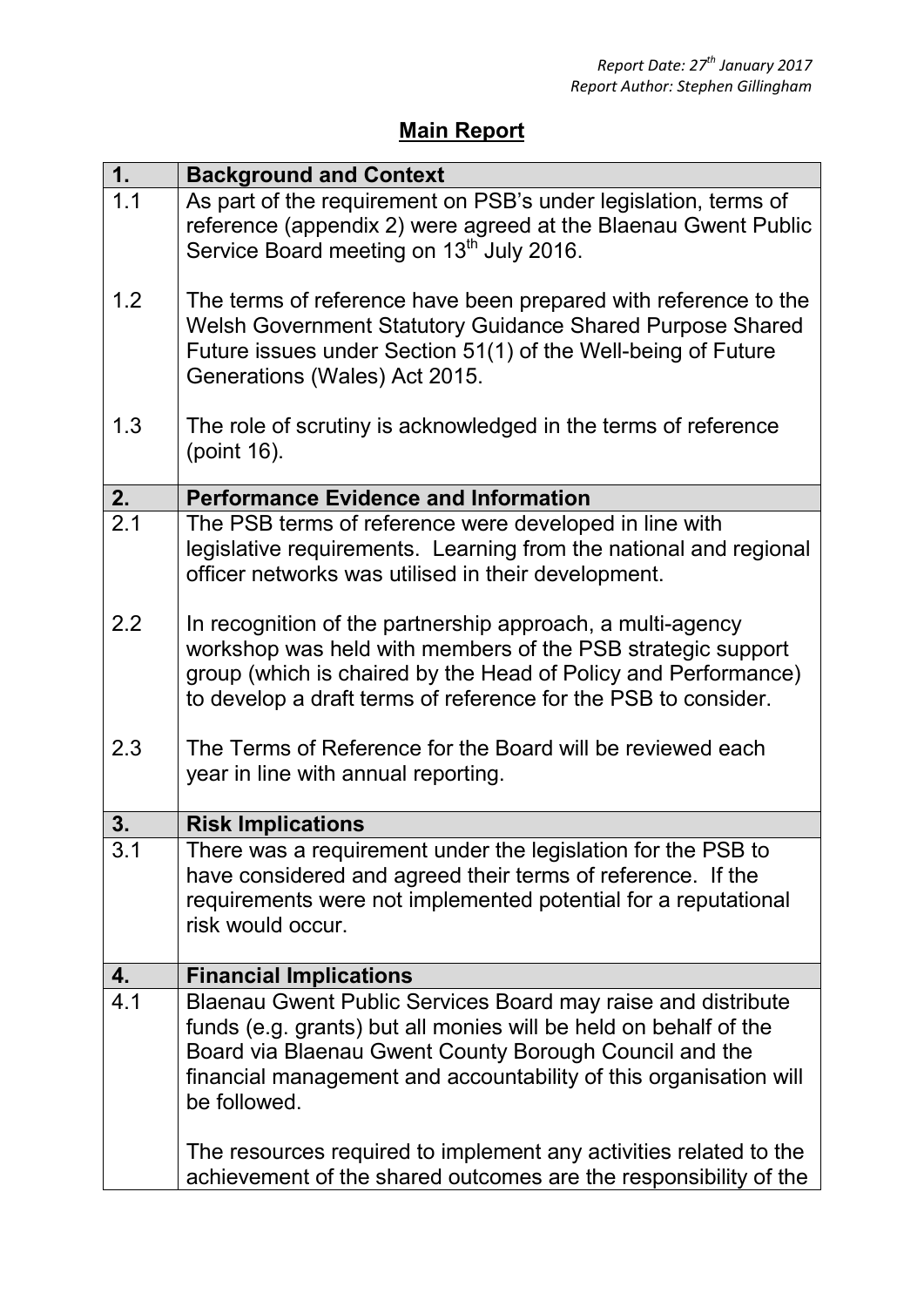|                  | relevant partnerships and or partner organisations and not the<br><b>Blaenau Gwent Public Services Board.</b>                                                                                                                                                                                                                                                                                                                                                                                              |  |  |  |
|------------------|------------------------------------------------------------------------------------------------------------------------------------------------------------------------------------------------------------------------------------------------------------------------------------------------------------------------------------------------------------------------------------------------------------------------------------------------------------------------------------------------------------|--|--|--|
| 5.               | <b>Staffing/Workforce Development Implications</b>                                                                                                                                                                                                                                                                                                                                                                                                                                                         |  |  |  |
| $\overline{5.1}$ | Blaenau Gwent County Borough Council will make administrative<br>support available to the Public Services Board. Administrative<br>support will include:<br>Ensuring the public services board is established and<br>meets regularly;<br>Preparing the agenda and commissioning papers for<br>$\bullet$<br>meetings;<br>Inviting participants and managing attendance;<br>$\bullet$<br>Work on the annual report; and<br>$\bullet$<br>Preparation of evidence for the PSB Scrutiny Committee.<br>$\bullet$ |  |  |  |
| 6.               | <b>Options for Consideration</b>                                                                                                                                                                                                                                                                                                                                                                                                                                                                           |  |  |  |
| 6.1              | <b>Option One</b><br>The PSB scrutiny committee accepts the PSB terms of reference<br>(attached at appendix 2)<br><b>Option Two</b><br>The PSB scrutiny committee makes comment on the terms of<br>reference for the PSB to consider.                                                                                                                                                                                                                                                                      |  |  |  |
| 7.               | <b>Impact Assessment Against Proposals / Options</b>                                                                                                                                                                                                                                                                                                                                                                                                                                                       |  |  |  |
| 7.1              | Thinking for the long term<br>As part of the forward work programme the PSB will consider<br>the impact of decisions made on future generations.                                                                                                                                                                                                                                                                                                                                                           |  |  |  |
|                  | • Taking an integrated approach<br>Under the requirements of the Act the well-being assessment<br>objectives and subsequent plan will consider the partnership<br>contribution to the national well-being goals.                                                                                                                                                                                                                                                                                           |  |  |  |
|                  | Taking a preventative approach<br>This is a key feature of the Act and will need to be reflected in<br>the well-being objectives and plan.                                                                                                                                                                                                                                                                                                                                                                 |  |  |  |
|                  | <b>Collaborating</b><br>$\bullet$<br>The nature of the PSB is collaborative and partners will be<br>working together to contribute to the successful implementation<br>of the Wellbeing Plan. A collaborative approach has been<br>undertaken to develop the well-being assessment with partners                                                                                                                                                                                                           |  |  |  |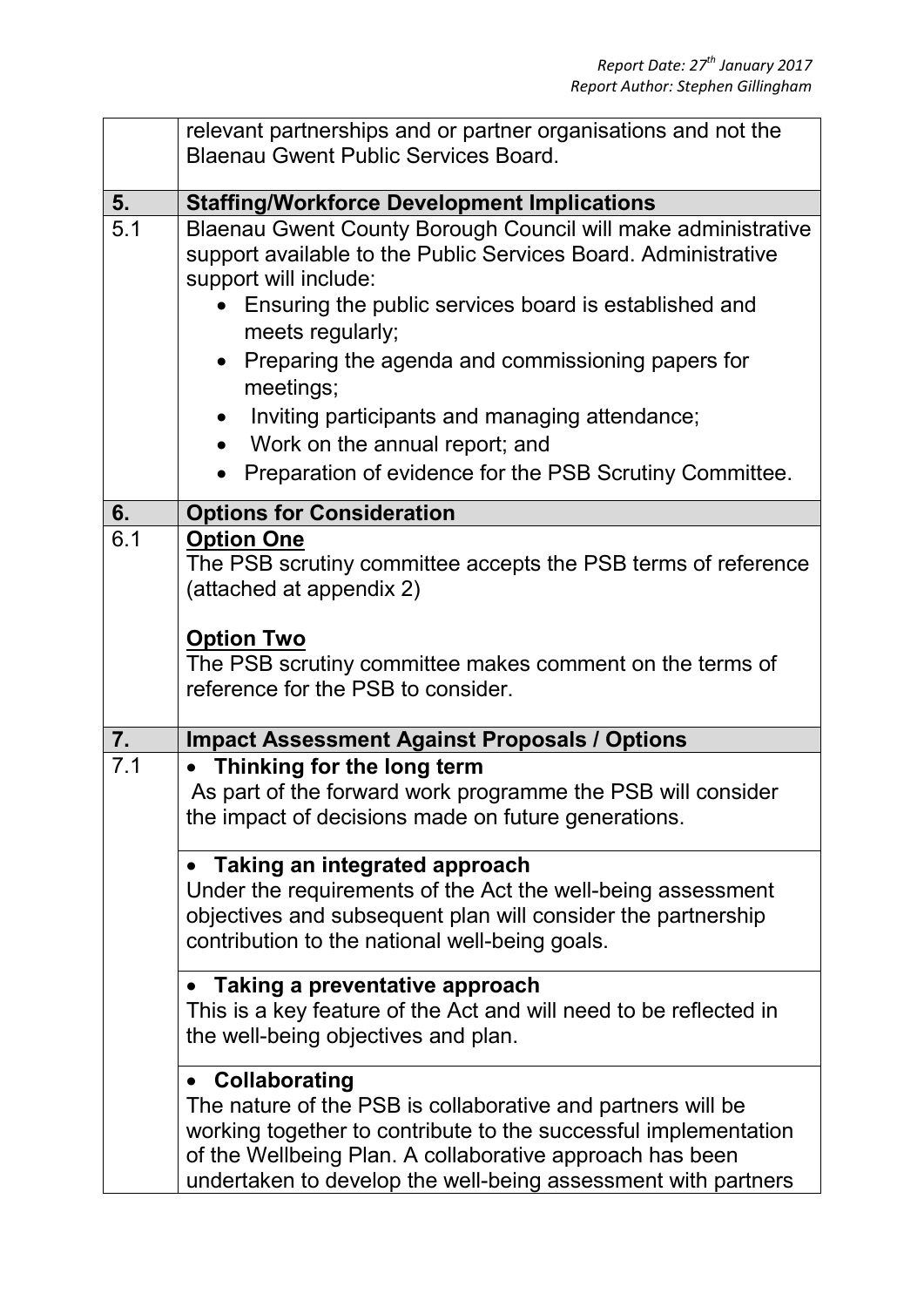|     | across Gwent working together alongside the Data Unit.                                                                                                                                                                                                     |  |  |  |  |
|-----|------------------------------------------------------------------------------------------------------------------------------------------------------------------------------------------------------------------------------------------------------------|--|--|--|--|
|     | Involvement<br>This is a key feature of the Act and work has been undertaken to<br>develop the first phase of the engagement plan to involve people<br>to inform the well-being assessment - The Blaenau Gwent We<br>Want.                                 |  |  |  |  |
| 7.2 | <b>Equality Impact Assessment (EQIA)</b><br>The terms of reference include the PSB striving to work in<br>accordance with the equality act 2010, and therefore no negative<br>impact on people from the protected characteristics is<br>anticipated.       |  |  |  |  |
| 8.  | <b>Conclusion</b>                                                                                                                                                                                                                                          |  |  |  |  |
| 8.1 | The PSB terms of reference provide a framework for governance<br>that supports accountability and transparency. They include<br>reference to periodic review to ensure they remain relevant and<br>support the functions of the statutory PSB effectively. |  |  |  |  |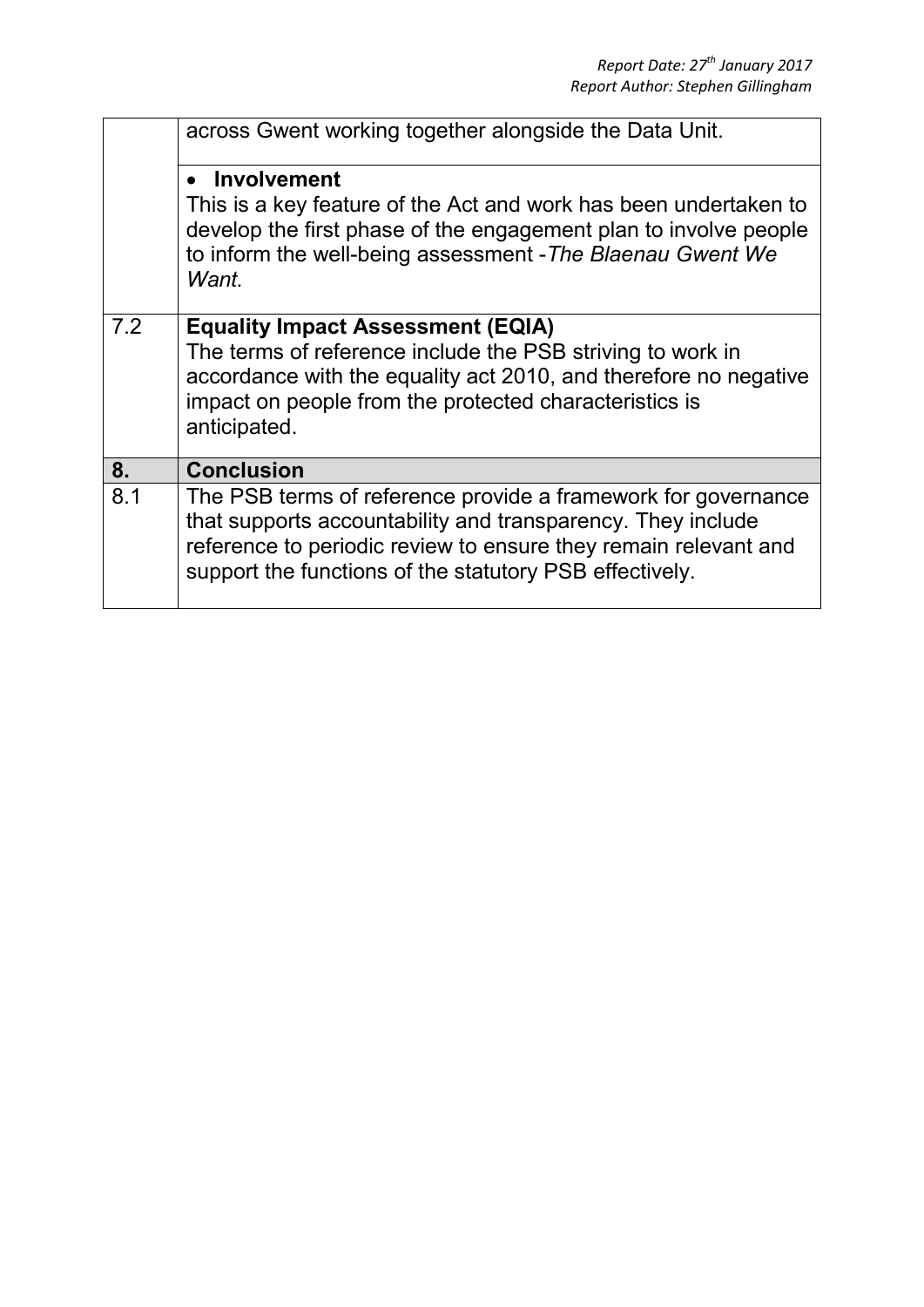Appendix 1

| Assess how well your project / activity will result in multiple benefits for our communities and contribute to the national well-being goals.                                                                                                                                                                                                                                                                                                                                            |                                                                                                                                                                                                                                                           |                                                                                                                                                                |  |  |
|------------------------------------------------------------------------------------------------------------------------------------------------------------------------------------------------------------------------------------------------------------------------------------------------------------------------------------------------------------------------------------------------------------------------------------------------------------------------------------------|-----------------------------------------------------------------------------------------------------------------------------------------------------------------------------------------------------------------------------------------------------------|----------------------------------------------------------------------------------------------------------------------------------------------------------------|--|--|
| Description of the Well-being goals                                                                                                                                                                                                                                                                                                                                                                                                                                                      | How will your project / activity deliver benefits<br>to our communities under the national well-<br>being goals?                                                                                                                                          | Is there anyway to maximise the benefits or<br>minimise any negative impacts to our<br>communities (and the contribution to the<br>national well-being goals)? |  |  |
| A prosperous Wales<br>An innovative, productive and low carbon society<br>which recognises the limits of the global<br>environment and therefore uses resources<br>efficiently and proportionately (including acting on<br>climate change); and which develops a skilled and<br>well-educated population in an economy which<br>generates wealth and provides employment<br>opportunities, allowing people to take advantage of<br>the wealth generated through securing decent<br>work. | The purpose of the Board is to improve the<br>economic, social, environmental and cultural<br>well- being of the people living in the Blaenau<br>Gwent area.<br>In pursuing this purpose, the Board will deliver<br>against the national well-being goals |                                                                                                                                                                |  |  |
| <b>A resilient Wales</b><br>A nation which maintains and enhances a<br>biodiverse natural environment with healthy<br>functioning ecosystems that support social,<br>economic and ecological resilience and the<br>capacity to adapt to change (for example climate<br>change).                                                                                                                                                                                                          | The purpose of the Board is to improve the<br>economic, social, environmental and cultural<br>well- being of the people living in the Blaenau<br>Gwent area.<br>In pursuing this purpose, the Board will deliver<br>against the national well-being goals |                                                                                                                                                                |  |  |
| A healthier Wales<br>A society in which people's physical and mental<br>well-being is maximised and in which choices and<br>behaviours that benefit future health are<br>understood.                                                                                                                                                                                                                                                                                                     | The purpose of the Board is to improve the<br>economic, social, environmental and cultural<br>well- being of the people living in the Blaenau<br>Gwent area.<br>In pursuing this purpose, the Board will deliver<br>against the national well-being goals |                                                                                                                                                                |  |  |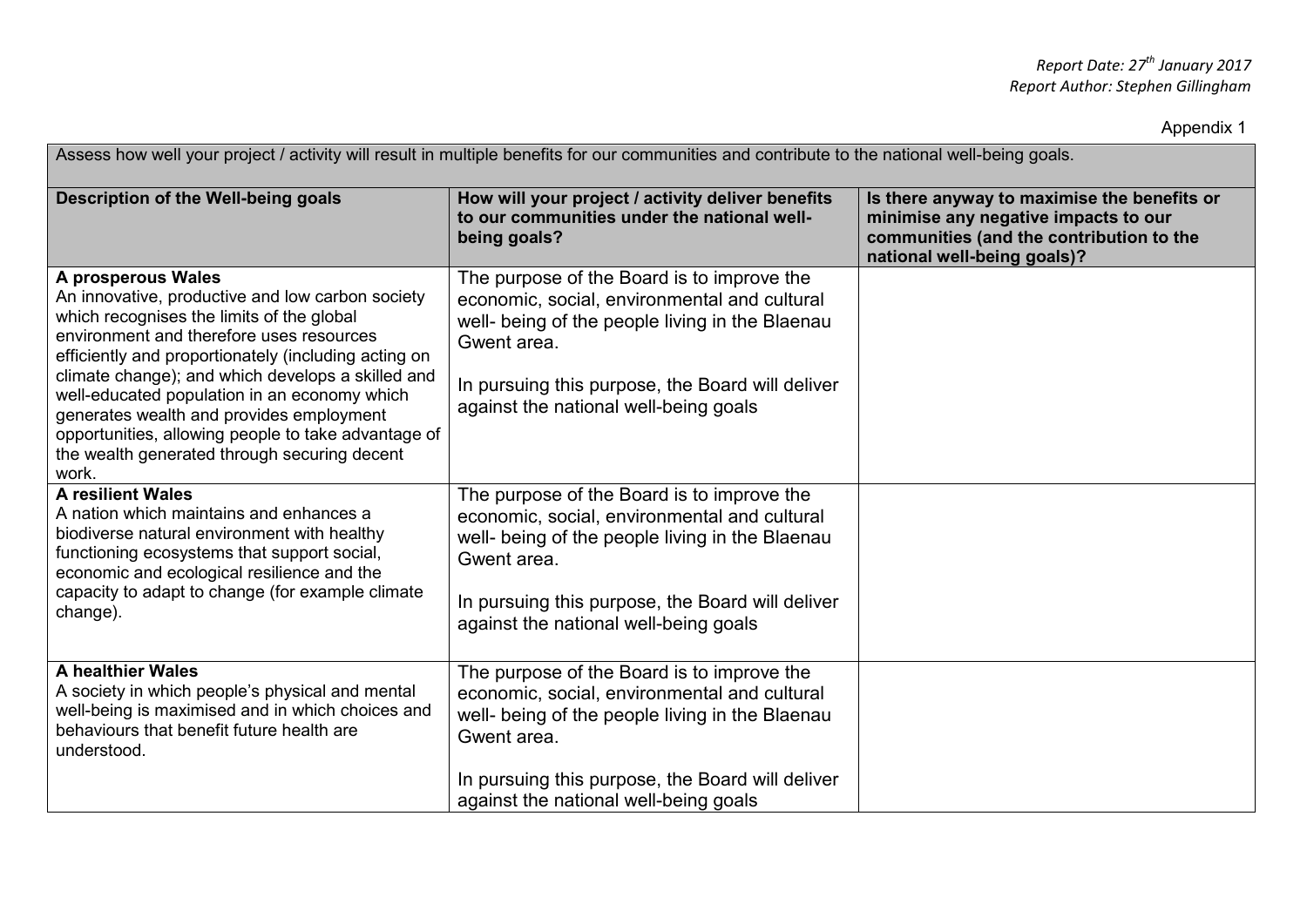| Description of the Well-being goals                                                                                                                                                                                                                                 | How will your project / activity deliver benefits<br>to our communities under the national well-<br>being goals?                                                                                                                                          | Is there anyway to maximise the benefits or<br>minimise any negative impacts to our<br>communities (and the contribution to the<br>national well-being goals)? |
|---------------------------------------------------------------------------------------------------------------------------------------------------------------------------------------------------------------------------------------------------------------------|-----------------------------------------------------------------------------------------------------------------------------------------------------------------------------------------------------------------------------------------------------------|----------------------------------------------------------------------------------------------------------------------------------------------------------------|
| A more equal Wales<br>A society that enables people to fulfil their potential<br>no matter what their background or circumstances<br>(including their socio economic background and<br>circumstances).                                                              | The purpose of the Board is to improve the<br>economic, social, environmental and cultural<br>well- being of the people living in the Blaenau<br>Gwent area.                                                                                              |                                                                                                                                                                |
|                                                                                                                                                                                                                                                                     | In pursuing this purpose, the Board will deliver<br>against the national well-being goals                                                                                                                                                                 |                                                                                                                                                                |
| A Wales of cohesive communities Attractive,<br>viable, safe and well-connected communities.                                                                                                                                                                         | The purpose of the Board is to improve the<br>economic, social, environmental and cultural<br>well- being of the people living in the Blaenau<br>Gwent area.<br>In pursuing this purpose, the Board will deliver<br>against the national well-being goals |                                                                                                                                                                |
| A Wales of vibrant culture and thriving Welsh<br>language<br>A society that promotes and protects culture,<br>heritage and the Welsh language, and which<br>encourages people to participate in the arts, and<br>sports and recreation.                             | The purpose of the Board is to improve the<br>economic, social, environmental and cultural<br>well- being of the people living in the Blaenau<br>Gwent area.<br>In pursuing this purpose, the Board will deliver<br>against the national well-being goals |                                                                                                                                                                |
| A globally responsible Wales<br>A nation which, when doing anything to improve<br>the economic, social, environmental and cultural<br>well-being of Wales, takes account of whether<br>doing such a thing may make a positive<br>contribution to global well-being. | The purpose of the Board is to improve the<br>economic, social, environmental and cultural<br>well- being of the people living in the Blaenau<br>Gwent area.<br>In pursuing this purpose, the Board will deliver<br>against the national well-being goals |                                                                                                                                                                |